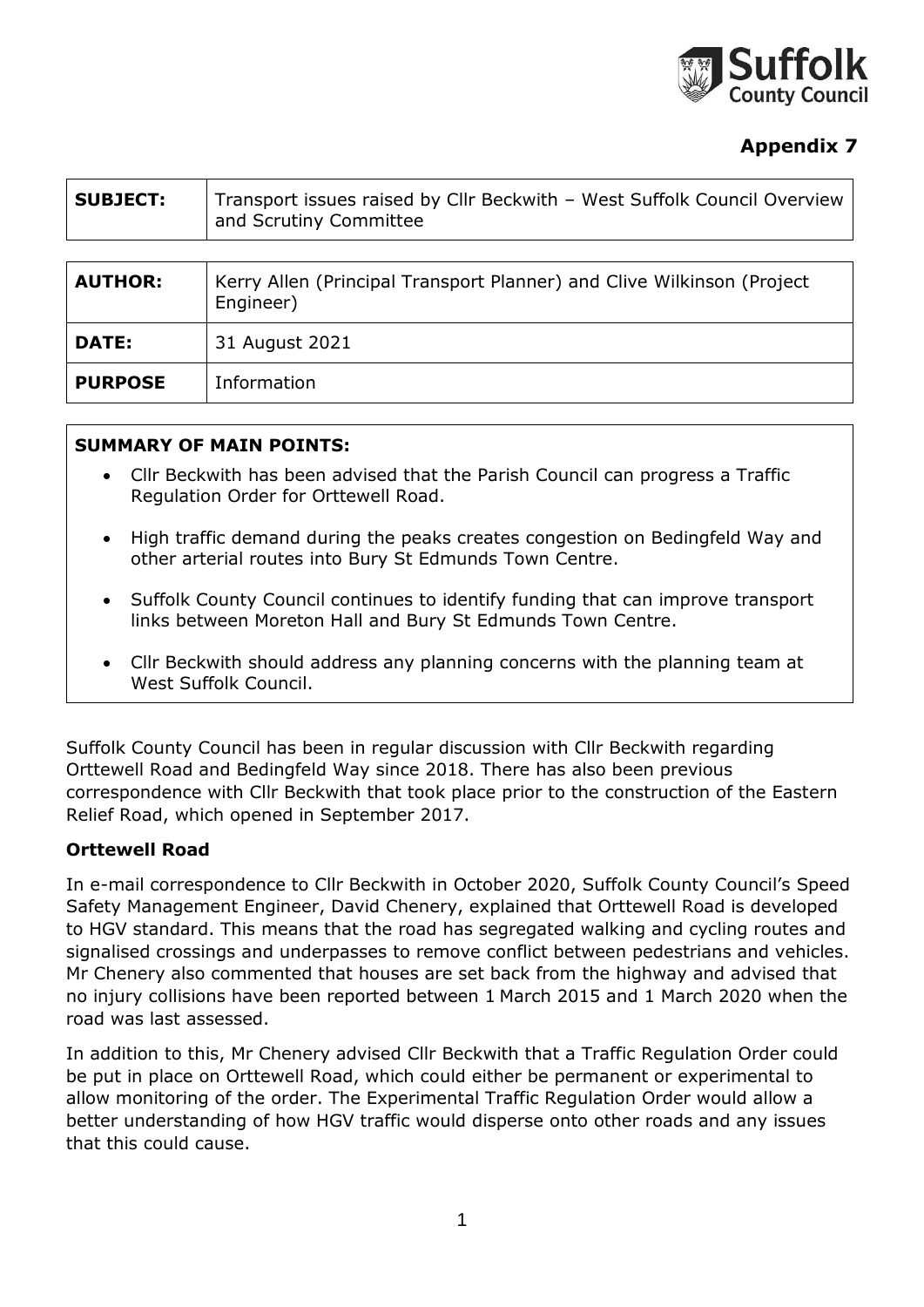Cllr Beckwith has been informed that the Parish Council can apply for a Traffic Regulation Order, but this will be subject to public consultation and could attract objections. The cost to carry out the work to develop a Traffic Regulation Order for a weight restriction is between £5k and £10k. The effectiveness of the order is dependent upon the Police to enforce it.

In the same correspondence to Cllr Beckwith, Mr Chenery provided further explanation on the need to keep the single-lane arrangement under the rail bridge to the south of Orttewell Road, which is to prevent HGVs from striking the bridge. Mr Chenery explained that examples from other areas shows that signage does not prevent drivers from continuing to drive under low bridges – recent examples involved a double decker bus having the roof torn off when the driver ignored signs and drove under a low bridge. Given that the bridge over Orttewell Road forms part of an active railway line, it would not be possible to remove the restrictions at the bridge.

In relation to the Berkeley Homes development to the southeast of Orttewell Road, Luke Barber (Principal Planning Officer at Suffolk County Council) has stated his objection to the development based on the current highway mitigation proposals, which are inadequate to address the projected safety and traffic impacts of the development.

## **Housing Development**

Suffolk County Council is not the Local Planning Authority and therefore does not have a role to dictate how much housing or commercial development is required in an area. It does have a role as the Highways Authority to advise about the impact on county roads and Suffolk County Council must comment within the rules set out in the 2021 National Planning Policy Framework (NPPF). The NPPF states that development can only be refused on highway grounds *" where there would be an unacceptable impact on highway safety, or the residual cumulative impacts on the road network would be severe."* The level of traffic that constitutes severe is not defined by the NPPF or Planning Policy Guidance – it is usually left to the Planning Inspectorate to decide.

The Core Strategy, which sets out the housing and commercial sites contained within the Bury Vision 2031, has been subjected to extensive public and stakeholder consultation and was examined by an independent Planning Inspectorate in 2010. The Planning Inspectorate concluded that the current level of growth was acceptable and found the Core Strategy sound. In paragraph 13.15 of his report, he stated: *"Taking all these factors and the recommended changes into account, I conclude that the strategy for Bury St Edmunds, including the strategic growth locations, is soundly based and deliverable."*

The key principles of NPPF are based on mitigation and so if mitigation can be provided, development cannot be refused. If Cllr Beckwith is unsatisfied with the level of development proposed around Bury St Edmunds, it is suggested that he speaks to the planning team at West Suffolk Council.

## **Bedingfeld Way**

The new Southeast Bury St Edmunds development will deliver a relief road and is based on previous traffic studies, which have identified that 40% of traffic on Rougham Road travels south towards the A134 Sicklesmere Road to Sudbury. The new relief road will improve traffic flow between Bedingfeld Way and Southgate Green roundabout by allowing traffic to travel south without waiting at Southgate Green Roundabout, as it currently does which in turn is a primary cause of congestion on Bedingfeld Way. As part of the development, additional traffic lanes between Moreton Hall Interchange Roundabout and the A134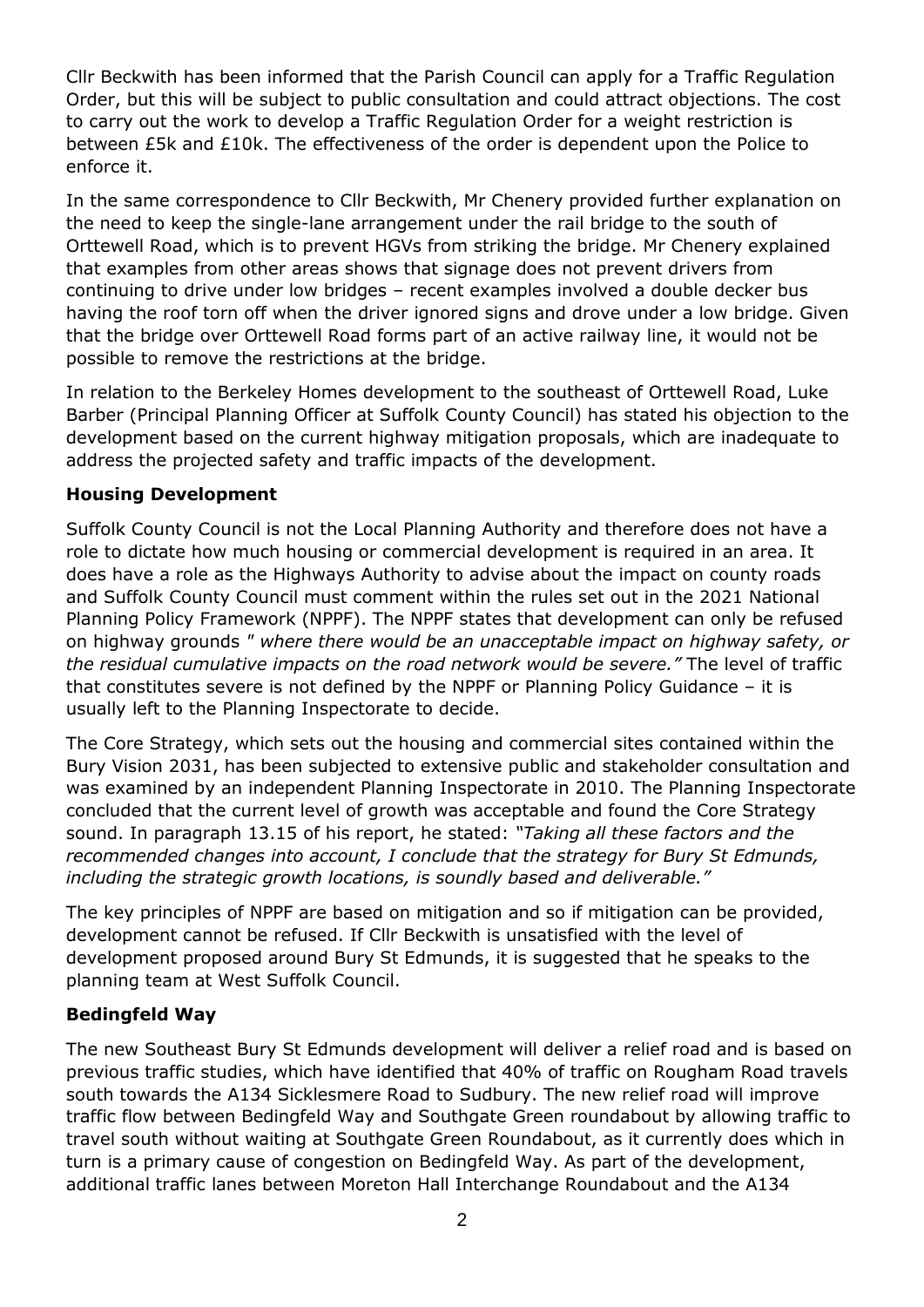Rougham Road Roundabout will be constructed alongside signalisation of the two roundabouts on Rougham Road. This means that the flow of traffic can be better managed, but it does not mean that congestion will be eradicated – this is due to high vehicular demand all converging in one place at the same time.

As set out in correspondence with Cllr Beckwith in October 2018, where possible, the County Council is replacing traffic signal equipment in Bury St Edmunds with Intelligent Transport Systems. However, the traffic intervention measures, which are set out in the Draft Transport Strategy for Bury St Edmunds, are not solely based on smart traffic signals being the answer to traffic congestion across the town - the introduction of smart traffic signalling equipment needs to be accompanied by other interventions. The County Council has installed smart traffic light systems using Microprocessor Optimisation Vehicle Actuation (MOVA) in some locations across the town, which can detect vehicles and change staging accordingly - Spread Eagle junction is an example of this equipment, and County Council officers have seen and received reports from motorists that traffic is moving more efficiently than it was under the fixed-staged system. These smart methods of signal control can make the most of the efficiency available until demand on junction capacity becomes physically constrained by its layout and size.

The traffic lights at the junction between the A14, Rougham Road and Bedingfeld Way have undergone an update to the system, which has helped to move traffic through the signals quicker.

## **Eastern Relief Road**

#### In answer to the question raised by the Committee: **Do you / SCC think it acceptable that the adverse consequences on the residential community of a £20m project to build a new road and upgrade Junction 45 of the A14, were not anticipated and mitigation measures implemented?**

The purpose of the Eastern Relief Road is not to cause adverse impacts on the residential community and evidence collected by Suffolk County Council suggests that the Eastern Relief Road has reduced traffic impact on local roads. The Bury St Edmunds Eastern Relief Road was constructed to support the growth of the Suffolk Business Park (meeting the objectives of West Suffolk Council's growth ambitions) and to reduce the impact of traffic flow on Junction 44. Officers have investigated the impact of the Eastern Relief Road and have looked at data, which has captured the number of vehicles using Bedingfeld Way over an 18-hour period. The data used was based on a five-day average amount of vehicles in 2018, which was 13,581 (as a two-way flow) and this was compared with the 17,329 vehicles recorded in 2013. The data comparison for this period was used to understand the numbers of vehicles using Bedingfeld Way before and after the opening of the Eastern Relief Road. The figures above show that as a percentage based on a 5-day average there has been a 21% reduction in traffic.

## **Conclusion**

Over the past couple of years many officers have met with Cllr Beckwith to discuss his concerns regarding Bedingfeld Way and Orttewell Road. With regards to Orttewell Road, Cllr Beckwith has been provided with information on pursuing a Traffic Regulation Order, as set out in this response. It is suggested that Cllr Beckwith works with the Parish Council to pursue the Traffic Regulation Order, but as previously explained, the Traffic Regulation Order may cause issues on other unsuitable roads; can be difficult to enforce; and may lead to a number of local objections.